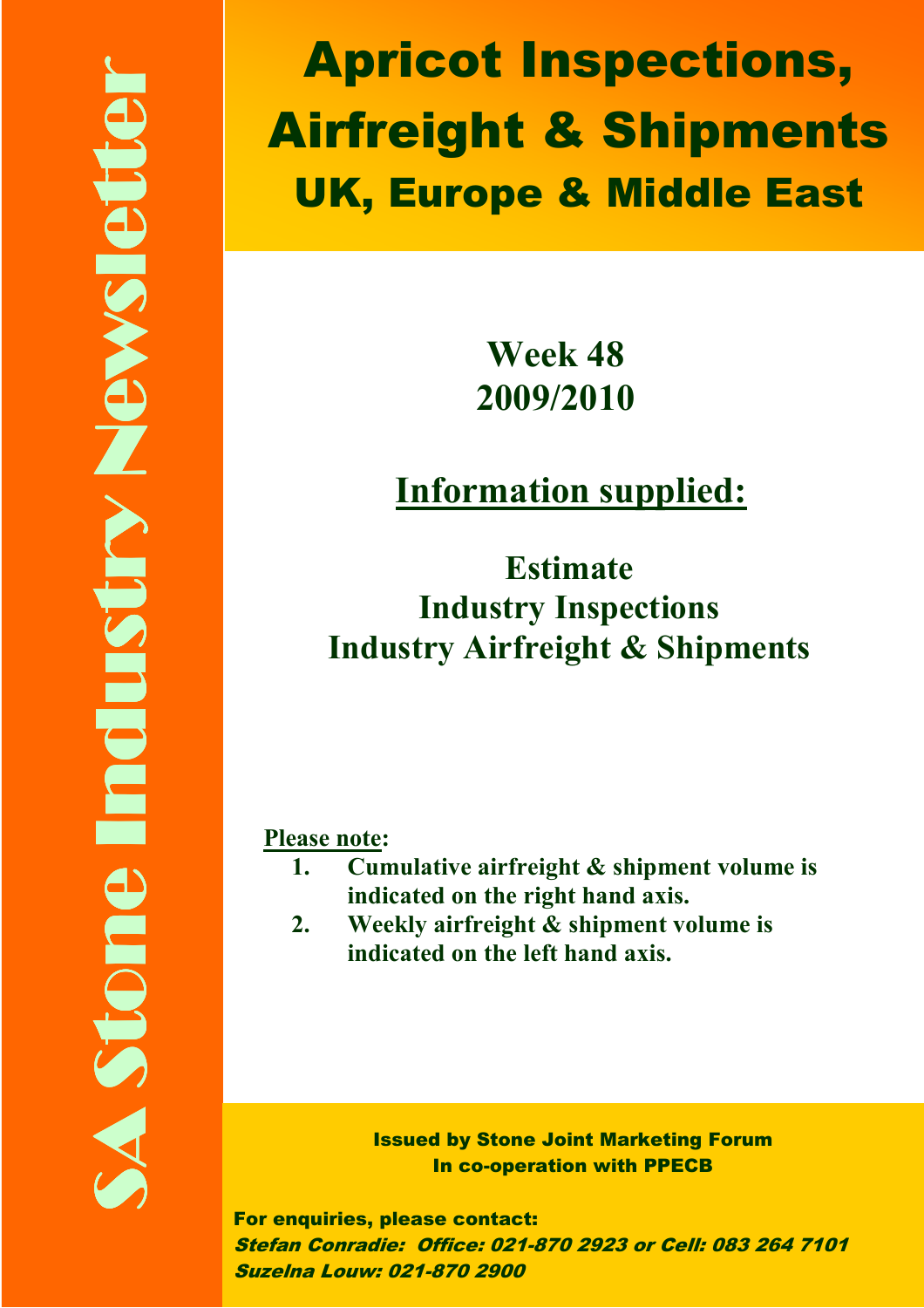#### Table of Contents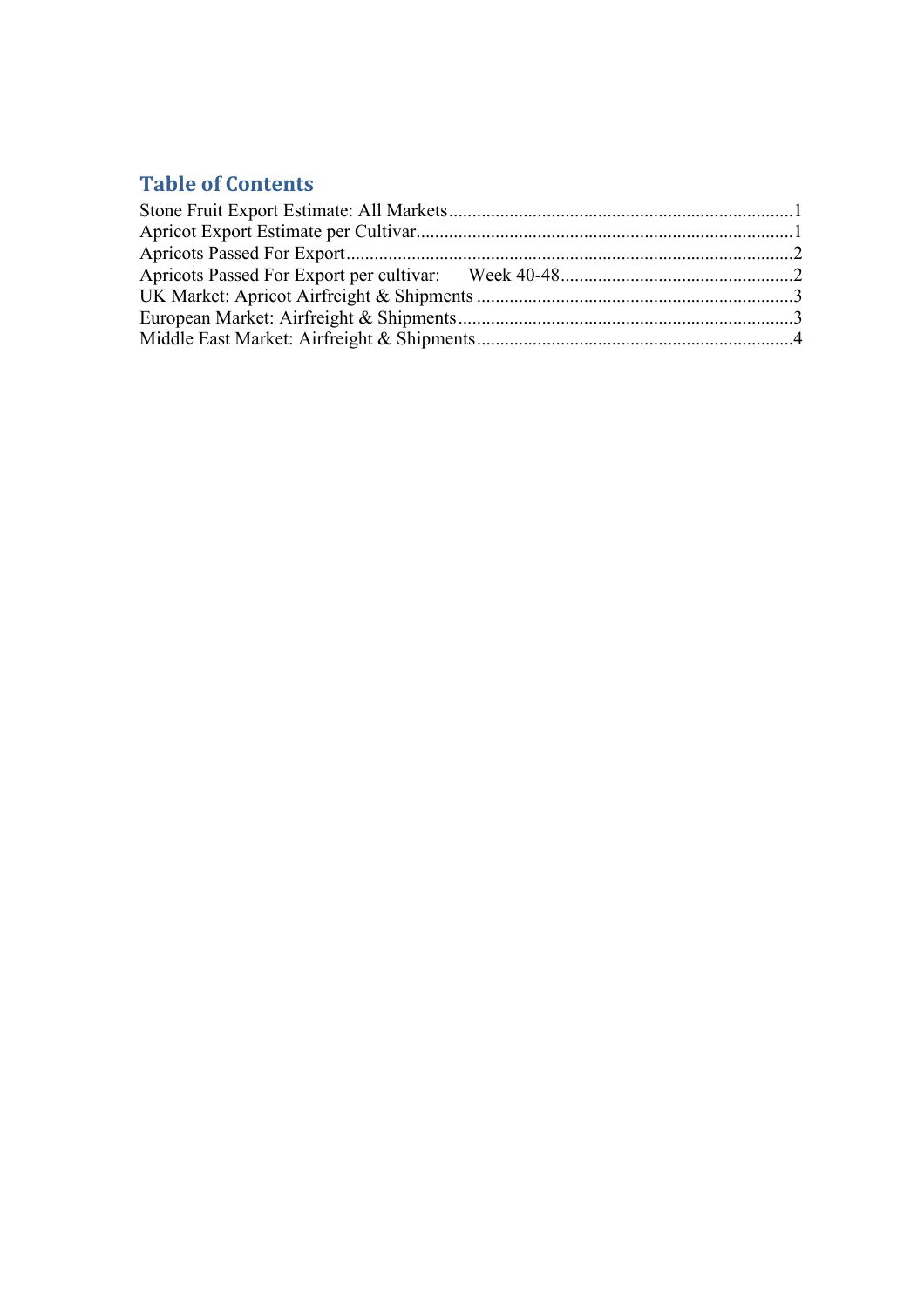## Stone Fruit Export Estimate: All Markets

| <b>Product</b>      | Carton eg<br>(kg) | 2006/2007  | 2007/2008  | 2008/2009  | 3 yr avg   | Est 2009/2010 | 2009/2010 vs<br><b>Previous Season</b> |            |
|---------------------|-------------------|------------|------------|------------|------------|---------------|----------------------------------------|------------|
| <b>APRICOTS</b>     | 4.75              | 658,329    | 813,444    | 1.035.392  | 835.721    | 899.376       | $-13%$                                 | $-136.016$ |
| <b>NECTARINES</b>   | 2.5               | 1,868,740  | 1.953.724  | 1,969,146  | 1,930,537  | 2,134,892     | 8%                                     | 165,746    |
| <b>PEACHES</b>      | 2.5               | 795.159    | 956,088    | 942.370    | 897.872    | 912.473       | $-3%$                                  | $-29.896$  |
| <b>PLUMS/PRUNES</b> | 5.25              | 7,741,120  | 8,836,747  | 8,896,927  | 8,491,598  | 8,865,410     | $0\%$                                  | $-31,516$  |
| <b>Grand Total</b>  |                   | 11,063,348 | 12,560,003 | 12,843,834 | 12,155,728 | 12,812,151    | $0\%$                                  | $-31,682$  |

## Apricot Export Estimate per Cultivar

|                              |           |           |           |          | Est       | <b>Est vs Previous</b> |        |
|------------------------------|-----------|-----------|-----------|----------|-----------|------------------------|--------|
| <b>Cultivar</b>              | 2006/2007 | 2007/2008 | 2008/2009 | 3 yr avg | 2009/2010 | <b>Season</b>          |        |
| <b>IMPERIAL / PALSTEYN</b>   | 386,090   | 463,314   | 609,492   | 486,299  | 529,852   | -79.641                | $-13%$ |
| <b>SUPER GOLD</b>            | 116,813   | 132,154   | 176,498   | 141,822  | 132,172   | -44,326                | $-25%$ |
| <b>BEBECO</b>                | 67,880    | 98,855    | 101,474   | 89,403   | 85,618    | $-15,857$              | $-16%$ |
| <b>SOLDONNE</b>              | 51,894    | 64,540    | 80,124    | 65,520   | 69,335    | $-10,789$              | $-13%$ |
| <b>CHARISMA</b>              | 13,590    | 28,071    | 58,026    | 33,229   | 71,279    | 13,253                 | 23%    |
| <b>BULIDA</b>                | 5,081     | 17,554    | 2,278     | 8,304    | 5,957     | 3,679                  | 161%   |
| <b>GRANDIR</b>               | 2,467     | 5,614     | 2,641     | 3,574    | 1,350     | $-1,291$               | $-49%$ |
| <b>PEEKA</b>                 | 2,206     | 1,053     | 2,299     | 1,853    | 1,967     | $-332$                 | $-14%$ |
| <b>EXPERIMENTAL APRICOTS</b> | 7,237     | 1,562     | 1,910     | 3,570    | 1,669     | $-241$                 | $-13%$ |
| <b>OTHER</b>                 | 5,069     | 728       | 649       | 2,149    | 178       | -470                   | $-73%$ |
| <b>Grand Total</b>           | 658.329   | 813.444   | 1.035.392 | 835.721  | 899.376   | $-136.016$             | $-13%$ |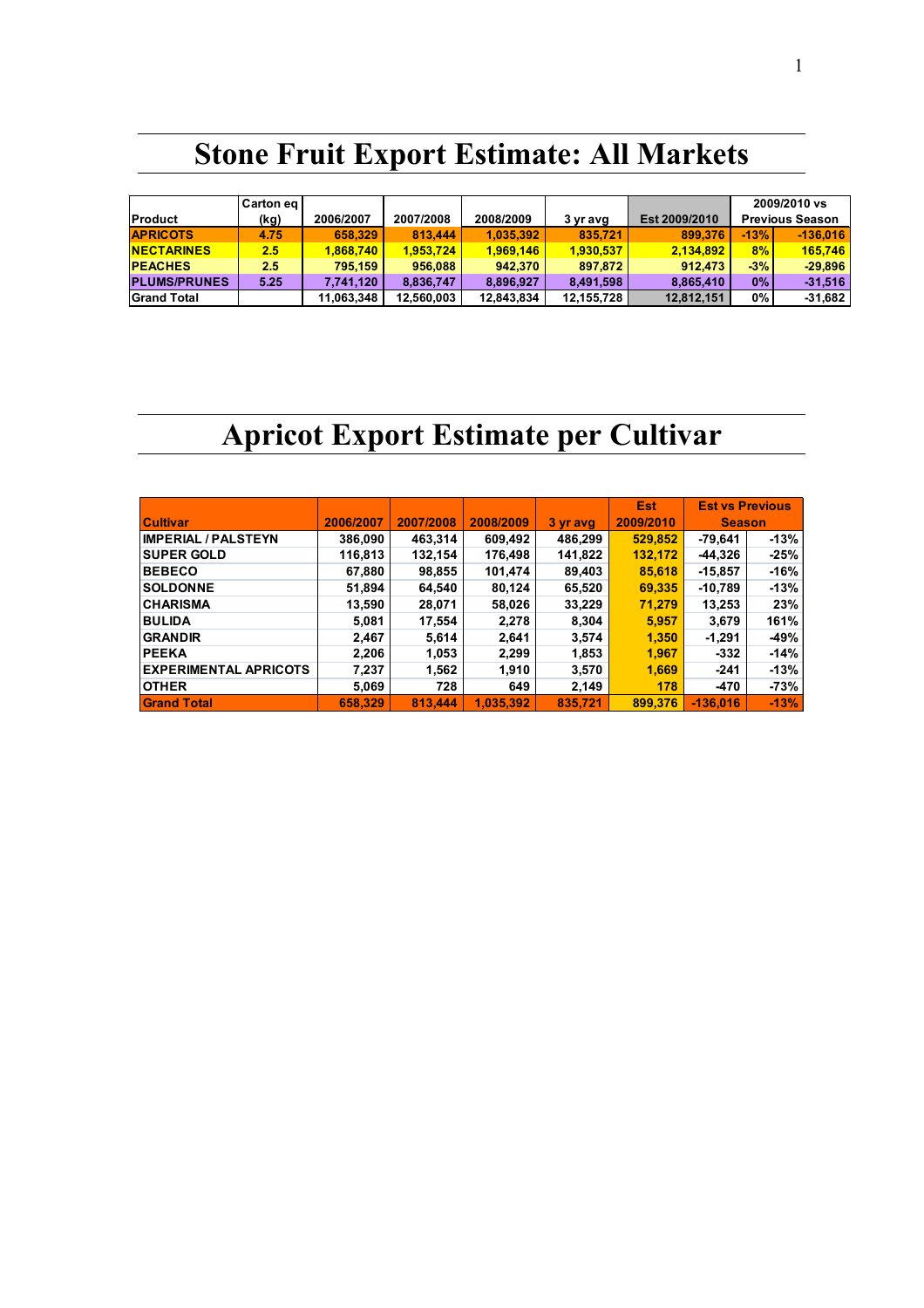

## Apricots Passed For Export per cultivar: Week 40-48

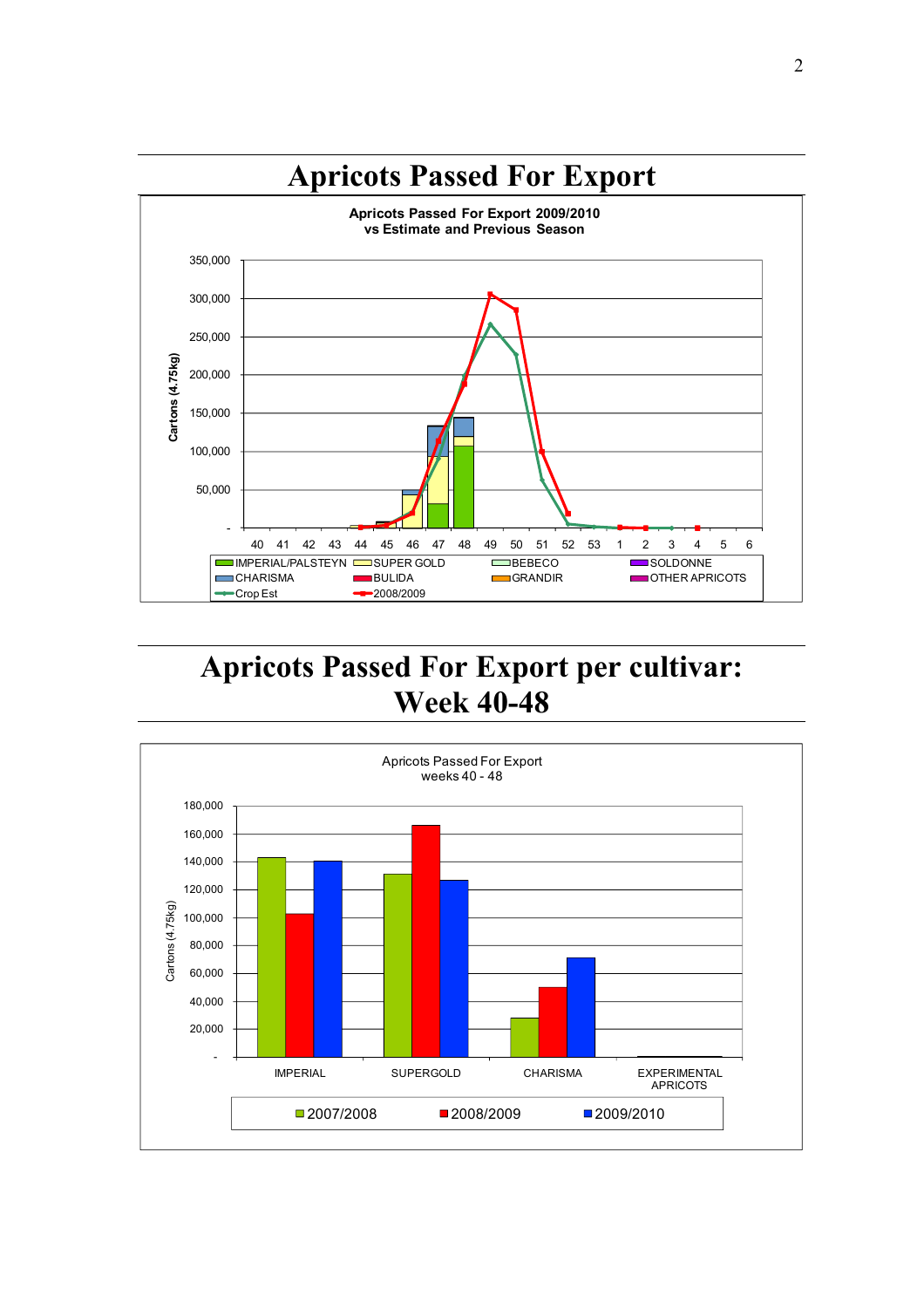

### UK Market: Apricot Airfreight & Shipments

## European Market: Airfreight & Shipments